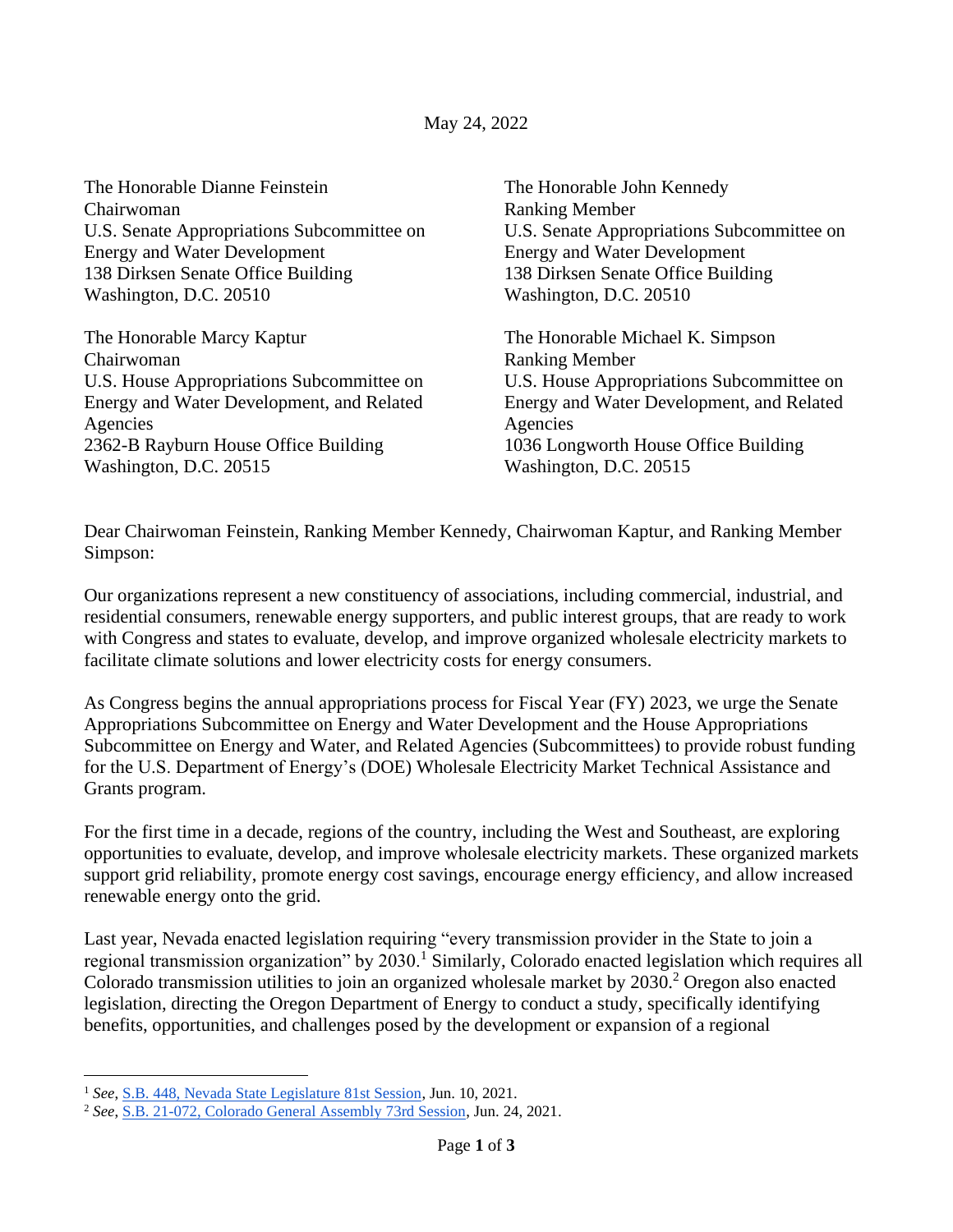transmission organization in the state.<sup>3</sup>

Similarly, in the Southeast, South Carolina, in 2020, enacted legislation which established the Electricity Market Reform Measures Study Committee to examine a range of potential electricity market reforms and their benefit to South Carolina's ratepayers.<sup>4</sup>

The Administration's budget for FY 2023 signaled support for these ongoing state-led efforts by requesting \$19 million for the creation of the Wholesale Electricity Market Technical Assistance and Grants program at the DOE to provide analytical support and grants to states and regions to "investigate market improvements, specifically to evaluate wholesale market opportunities."<sup>5</sup>

The Wholesale Electricity Market Technical Assistance and Grants program will provide an opportunity to analyze requirements for well-designed wholesale market component formation and concerns regarding:

- Resource Adequacy;
- Wholesale Market Buildout;
- Policy Coordination;
- Cost and Benefits of Market Components;
- Market Designs;
- Reliability; and
- Distributed Energy Resources (DER) Integration.<sup>6</sup>

Therefore, we ask the Subcommittees to fully fund the Administration's FY 2023 budget request for the DOE's Wholesale Electricity Market Technical Assistance and Grants program to provide technical and financial assistance to States and regions to analyze and develop market governance, planning and policy, and regulatory development assistance related to the formation, expansion, or improvement of regional transmission organizations and independent system operators to ensure a clean, reliable, resilient, and equitable grid. Additionally, in FY 2023, we encourage the Wholesale Electricity Market Technical Assistance and Grants program to provide grants to evaluate new markets and investigate market improvements, including examining opportunities such as expansion of wholesale market offerings to include day-ahead markets or transmission planning.

As Congress seeks to increase grid reliability, reduce energy costs, increase customer choice, address climate change, and accelerate decarbonization of the nation's grid, we look forward to working with the Subcommittees to fully fund the DOE's Wholesale Electricity Market Technical Assistance and Grants program.

Sincerely,

Advanced Energy Economy

Alliance for Affordable Energy

<sup>3</sup> *See*[, S.B. 589, Oregon Legislative Assembly 81st Session,](https://olis.oregonlegislature.gov/liz/2021R1/Downloads/MeasureDocument/SB0589/Enrolled) Jun. 10, 2021.

<sup>4</sup> *See*[, H.B. 4940, South Carolina General Assembly 123rd Session,](https://www.scstatehouse.gov/sess123_2019-2020/bills/4940.htm) Sep. 29, 2020.

<sup>5</sup> *See*, U.S. Department of Energy. (March 2022). *FY 2023 Congressional Budget Request: Budget in Brief*. Retrieved from [https://www.energy.gov/sites/default/files/2022-03/doe-fy2023-budget-in-brief.pdf.](https://www.energy.gov/sites/default/files/2022-03/doe-fy2023-budget-in-brief.pdf)

<sup>6</sup> *See*, U.S. Department of Energy. (2022). *FY 2023 Budget Justification: Grid Deployment Office*. Retrieved from [https://www.energy.gov/sites/default/files/2022-04/doe-fy2023-budget-volume-3-gdo-v2.pdf.](https://www.energy.gov/sites/default/files/2022-04/doe-fy2023-budget-volume-3-gdo-v2.pdf)